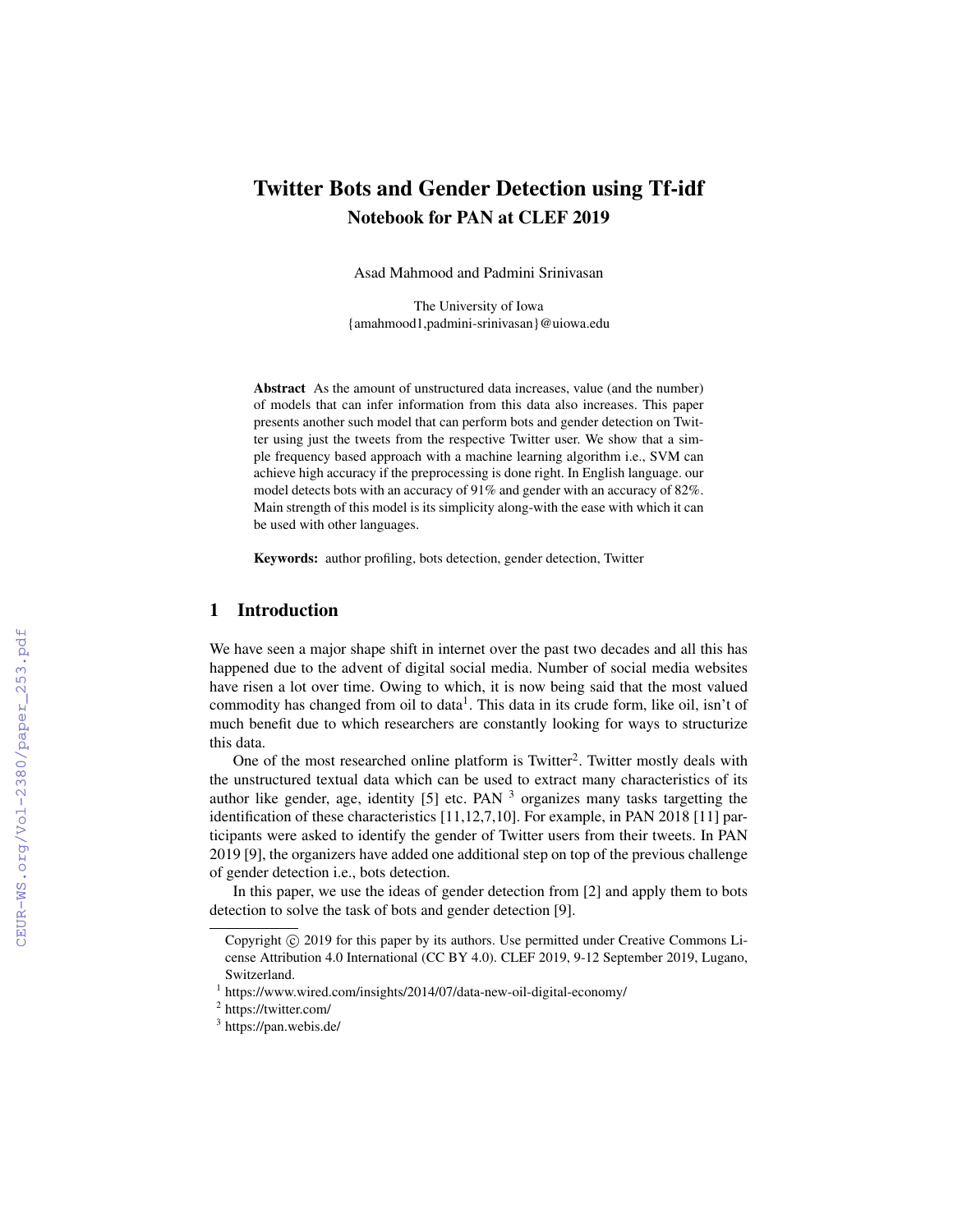This paper from here on is organized as follows. Section 2 explains the existing related work. Section 3 talks about the data provided for the task. Section 4 discusses the model we used to solve this challenge. Section 5 discusses the results of our approach and then in the end we discuss our conclusion in Section 6.

# 2 Related Work

Bots and gender detection task [9] in this year's PAN consists of two components. The first one is bots detection and the second one is gender detection. In this section we look at the previous work done in both tasks.

#### 2.1 Bots Detection

Over time, bots detection has been done using both machine learning algorithms with hand crafted features and with deep learning on different online platforms.

A. Hall et al. [3] used some basic features with machine learning models to detect bots on Wikipedia . Specifically they used ensemble models like random forest classifier and gradient boosting classifier on behavioural features like time difference between edits made, time spent on the website etc. This method was able to detect bots with a precision of 0.88.

Sneha et al. [4] used contextual LSTMs on Twitter data to perform both account level bots detection (with accuracy up to 100%) and tweet level bots detection (with accuracy up to 90%). Tweets used in this system are preprocessed by steps like replacing hashtags, URLs, user mentions with some static token, changing all tokens to lower case etc.

#### 2.2 Gender Detection

Gender detection from unstructured data whether it be images, metadata or text, is one of the most researched topic. It has been studied previously in PAN [11] as well. Researchers have tried to solve this challenge using both machine and deep learning based approaches.

Daneshvar et al. [2] extract features from preprocessed tweet text and then applies SVMs to detect the gender of a given tweet. Their model achieved an accuracy of 82% on English language.

Erhan et al. [13] use character embeddings with attention based Convolutional Neural Networks (CNNs) to detect gender from tweet text without any preprocessing. This model achieved accuracy of 70%.

# 3 Dataset

Training data for Twitter bots and gender detection task [9] in PAN 2019 consists of tweets from different Twitter users. This dataset was made available for two languages i.e., English (en) and Spanish (es).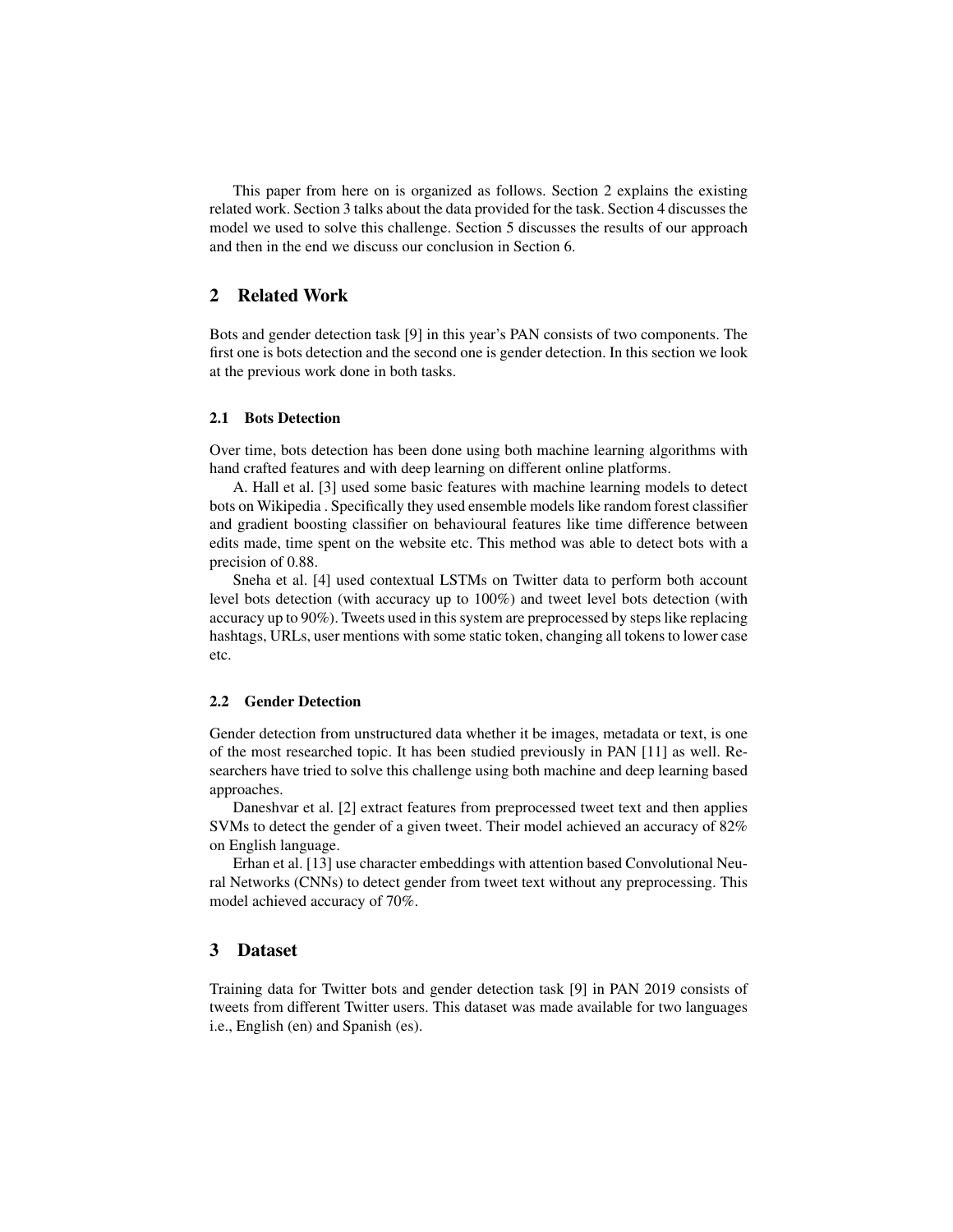Table 1. Number of Twitter users in training data for each language and class.

|      | en |                         | es   |        |             |  |
|------|----|-------------------------|------|--------|-------------|--|
| Bots |    | Humans                  | Bots | Humans |             |  |
|      |    | Male Female             |      |        | Male Female |  |
|      |    | 2060 1030 1030 1500 750 |      |        | 750         |  |

Table 1 shows the number of Twitter users in each language (en, es) and in each class (bots, male and female). For each of these users, we were provided with one xml file containing 100 unprocessed tweets.

It is evident from Table 1 that training dataset has no bias towards any class i.e., number of Twitter users for bots and humans are same and number of Twitter users for male and female are same.

#### 4 Model

The model used to perform bots and gender detection is inspired by [2] with a difference that our approach is more focused on text pre-processing and less focused on feature engineering and model selection. Figure 1 shows the pipeline of our approach. We used this same pipeline to do bots and gender detection for each respective language.

#### 4.1 Preprocessing

Given tweets from a particular user, we apply the following sequence of preprocessing steps.

- 1. Tokenization: In this step, we tokenize the given tweet using TweetTokenizer<sup>4</sup> provided by NLTK library. During tokenization we change all alphabets to lower case and restrict all character sequences of length greater than 3 to the length of 3. Restricting the character sequence size helps us remove the redundant tokens. For example, people usually write the word 'yay' as 'yaaaaayyyy' with variable repetitions in character 'a' and 'y'.
- 2. URL remover: In this step, we replace all the urls found in the tweet with the token '<URLURL>'. A token is considered as a URL if it starts with either 'https://' or 'http://'.

<sup>4</sup> https://www.nltk.org/api/nltk.tokenize.html



Figure 1. Pipeline to perform bot and gender classification on respective languages.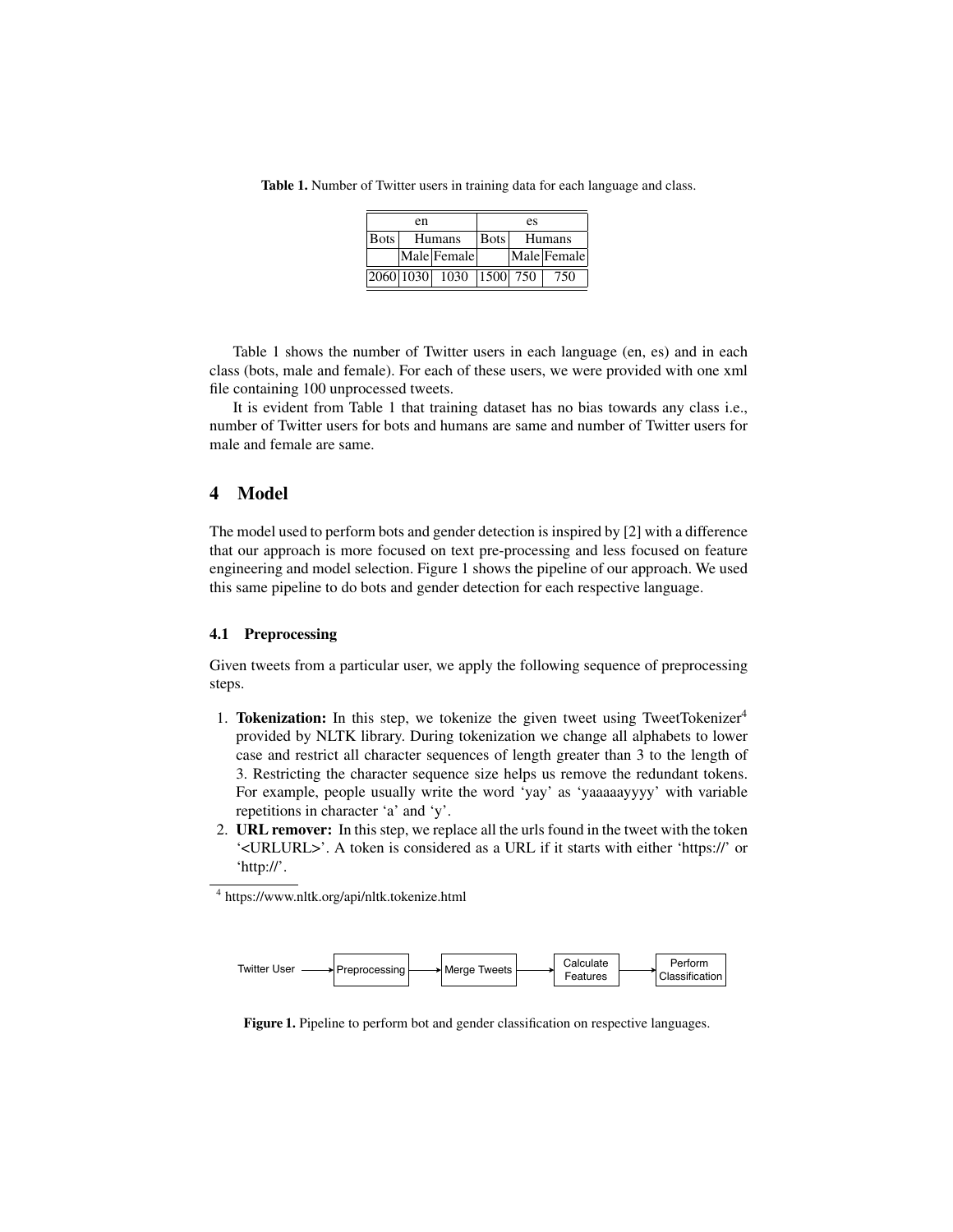- 3. User mention remover: In this step, we replace all the user mentions found in the tweet with the token '<UsernameMention>'. A token is considered as a username mention if it starts with '@'.
- 4. Hashtag remover: In this step, we replace all the hastags found in the tweet with the token '<HashtagMention>'. A token is considered as a hashtag if it starts with '#'.

#### 4.2 Merge Tweets

Current dataset is completely balanced with every Twitter user having 100 tweets but in real world our intuition is that the amount of tweets posted by a human and a bot will be different . So, in order to capture that, after applying all the preprocessing steps on the tweets by a user, we combine them using the token '<LineFeed>' to represent the number of tweets posted by that particular user.

Once all the tweets are combined, we put the token '<EndOfTweet>' in the end. In the current dataset and experimental setup, there is no advantage of adding '<End-OfTweet>', but this can be useful when we are considering tweet chunks based on the time intervals in which they were posted.

#### 4.3 Calculate Features

After preprocessing and merging tweets together, we use Term Frequency-Inverse Document Frequency (Tf-idf) to encode them. Tf-idf will assign more weight to tokens appearing frequently in tweets by one user, as compared to the tweets by other users in the same class. This will help in identifying unique words used by different users belonging to same class.

We didn't try to go for a more refined feature representation like [8] as the focus of our approach is mainly preprocessing.

We used scikit-learn<sup>5</sup> to first calculate the counts for each token using CountVectorizer and then calculate Tf-idf using TfidfVectorizer.

#### 4.4 Classification

After creating tweet encodings for all users, we feed them to a machine learning classifier. For this purpose we use Linear SVM $<sup>6</sup>$ .</sup>

For each language, we trained two binary classifiers. One was used to detect whether a given Twitter user was bot or human. The other was used to detect whether the given Twitter user was male or female.

In the submitted version of our model, if the first classifier predicts the Twitter user to be human, we pass it onto the second classifier to predict the gender.

<sup>5</sup> https://scikit-learn.org/stable/

<sup>6</sup> https://scikit-learn.org/stable/modules/generated/sklearn.svm.LinearSVC.html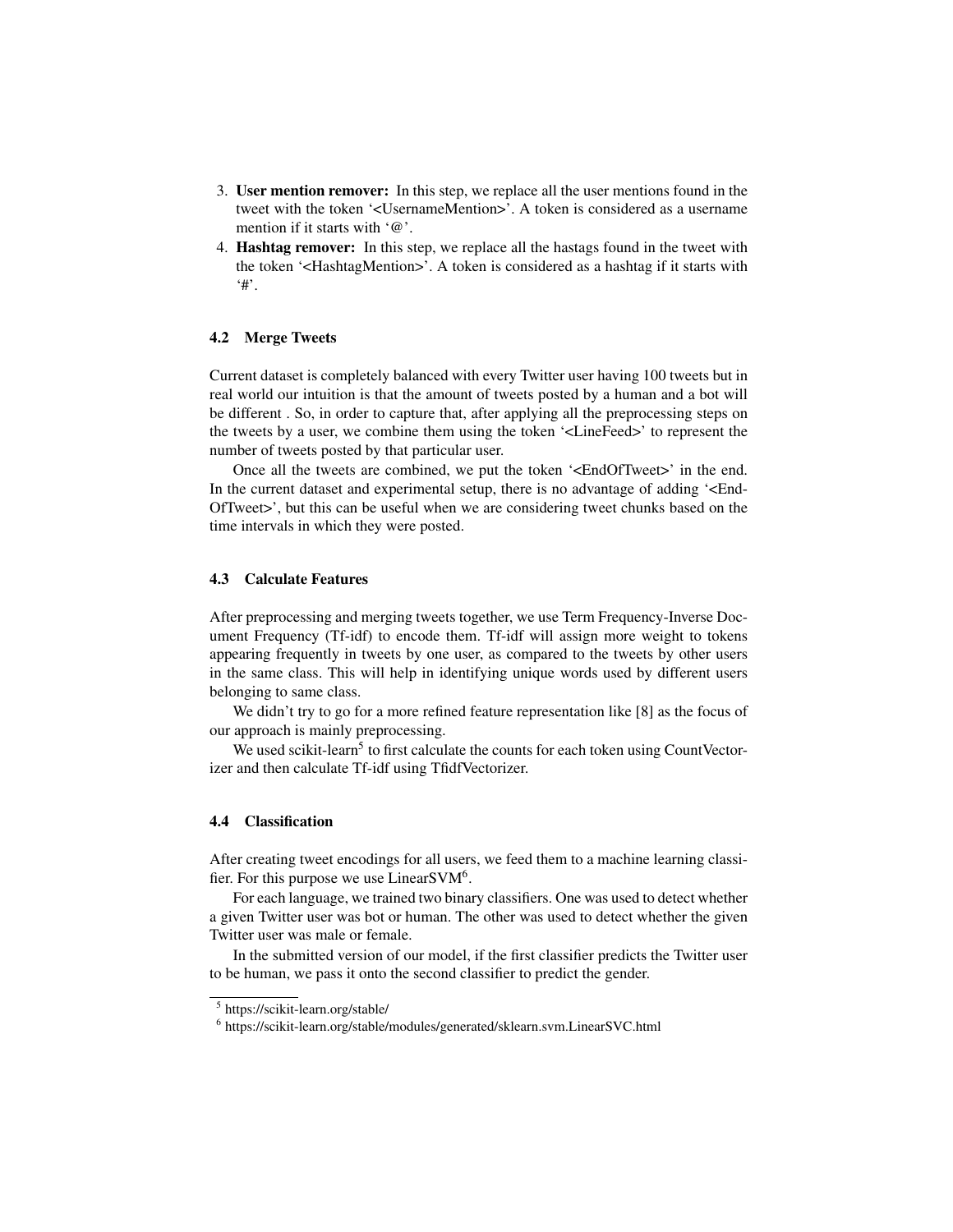# 5 Results

To evaluate our approach before submission, we create our own train-test split with 80% training data and 20% test data. This train-test split is stratified i.e., it has equal representation of each class in both train and test set. This is done for both languages independently.

English language has 3296 users (divided equally among bots and humans) in its train set and 824 in its test set for bots v humans experiment. For male v female experiment, train set has 1648 users and test set has 412 users.

On the other hand, Spanish language has 2400 users (divided equally among bots and humans) in its train set and 600 in its test set for bots v humans experiment. For male v female experiment, train set has 1200 users and test set has 300 users.

|         | bots y humans |     |     | male y female                                        |     |                               |
|---------|---------------|-----|-----|------------------------------------------------------|-----|-------------------------------|
| dataset | our test set  |     |     | $ $ official TS-1 $ $ official TS-2 $ $ our test set |     | official TS-1   official TS-2 |
| en      | 98%           | 88% | 91% | 91%                                                  | 76% | 82%                           |
| es      | 97%           | 88% | 92% | 84%                                                  | 72% | 80%                           |

Table 2. Accuracy results for experiments against our test set, official test set 1 (TS-1) and official test set 2 (TS-2).

As evident from Table 2, the results after training respective models on 80% data were pretty good as compared to the random chance level i.e., 50%. This was also shown in the results when our model was tested against the official test sets provided by PAN 2019 [1] using the TIRA platform [6]

# 6 Conclusion

We use the frequency based features from tf-idf along with SVMs to solve the bots and gender detection task in PAN 2019. The main component of this method is the preprocessing of data. High accuracies achieved in both tasks show the importance of preprocessing even when the features used are trivial.

This approach detects bots with an accuracy of  $91\%$  in English language and achieves an accuracy of 92% for the same in Spanish language. This shows how easy and effective it is to use this approach across different languages as compared to some other models which use pre-trained language word embeddings.

SVM used to solve this challenge show a good performance but we believe that ensemble models in this case could have done better.

### References

1. Daelemans, W., Kestemont, M., Manjavancas, E., Potthast, M., Rangel, F., Rosso, P., Specht, G., Stamatatos, E., Stein, B., Tschuggnall, M., Wiegmann, M., Zangerle, E.: